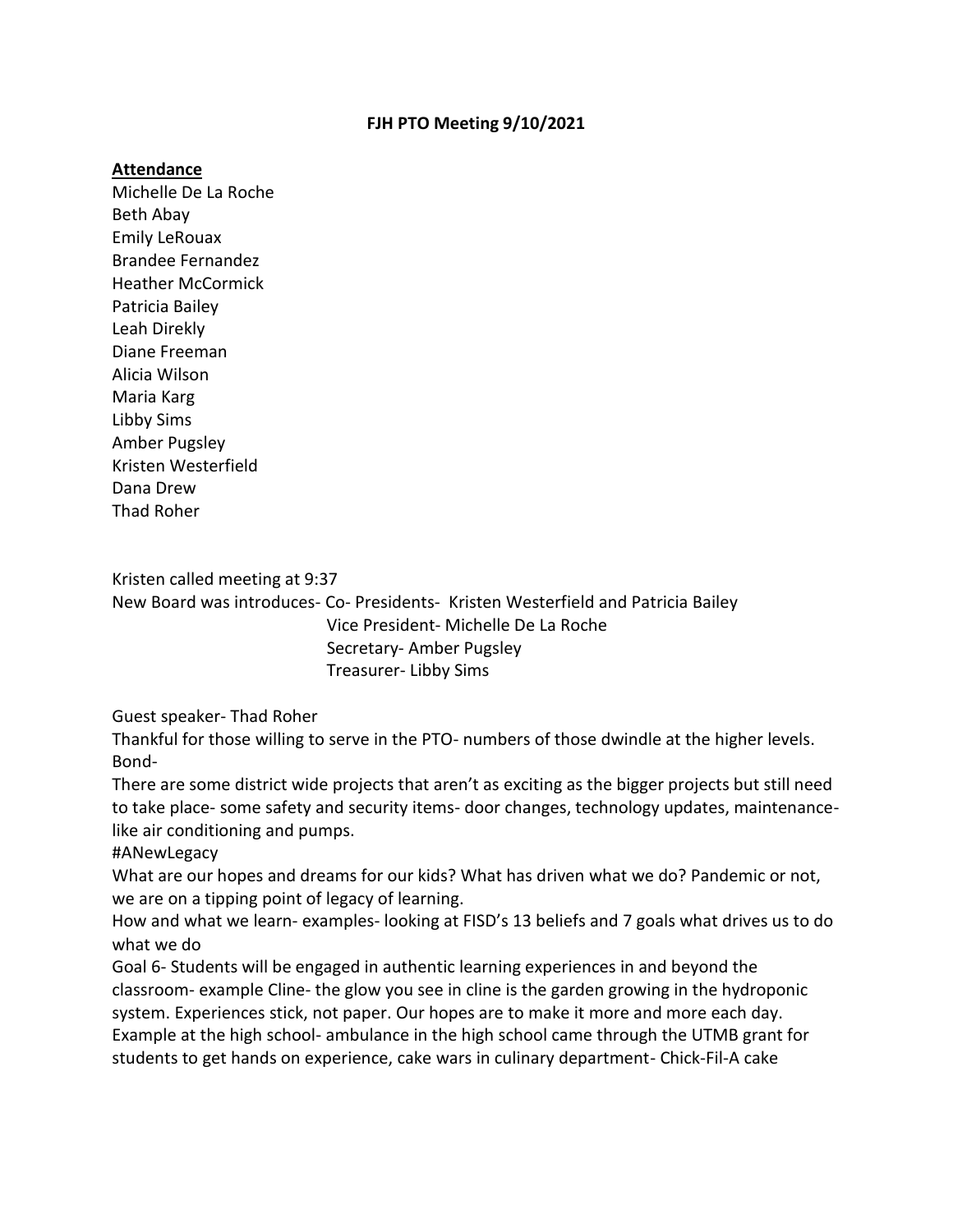Back to the BOND- 2 aspects- 1) new Cline plus classroom additions to Windsong (6 classroom addition), Bales (4 classroom addition), and Westwood (4 classroom addition). 2) high schoolnew auditorium, moving of the tennis courts, fine arts wing, gym and locker rooms, career tech spaces, additional athletic spaces.

Cline- people can have access to spaces after hours, bus loop on Pleasant Hill, plenty of parking-Showed the Cline video [\(https://www.youtube.com/watch?v=MTwKBbnXDwc\)](https://www.youtube.com/watch?v=MTwKBbnXDwc)

High School- on the  $20<sup>th</sup>$  the property we have purchased will be cleared- spring of 2023 we hope to have a program in the new auditorium, new parking, practice fields, gym, engineering space, culinary space, video tech area. Video of High School Tax decrease- 2 cents, promised only 10 cent increase- that was financial predictions thenpandemic gave super low interest rates, appraisals have gone up, combination makes 2 cents decrease

Education Foundation- Helped fund some of the grants at our schools- ambulance is one example. Other ways to get involved- get involved with those activities- upcoming eventssporting clays, adopt a grant, gala, shop a thon, givebacks, legacy merchandise Follow on social media

Also FISD podcast is newest venture- tune in there

Covid- safety and security of children is main priority- looking through that lens only would mean going 100% virtual, as we see community spread, we need to look through the instructional lens- some of these second graders have never known a school year without covid, in constant communication with Galveston county- looking through the lens of student learning, we need to navigate both lenses, trying to move forward together and be able to change as we go along

Question from a parent- Are you saying we will shut schools down? We will do everything we can to not. If we shut down, it will be because Galveston co made us. It is the belief of the board to not have a virtual option, except for students quarantining. The belief is in school is the best place for our kids.

Mr Drew- Principal's report- start of the year went well, authentic learning- touching students' interests and desires. Teachers are doing professional learning and continuing to pursue new ventures for students

Athletics in full swing and are exciting

We do allow drop offs- However, a person brings something in and asks to give to student, involves interrupting class for call, student leaves (more interruptions), student gets behind, teacher needs to catch up. Drop offs allowed, but know it does cause interruptions. Mr drew is asking for us to think about what can our child do without, can I drop off at another time, what can I do to limit interruptions.